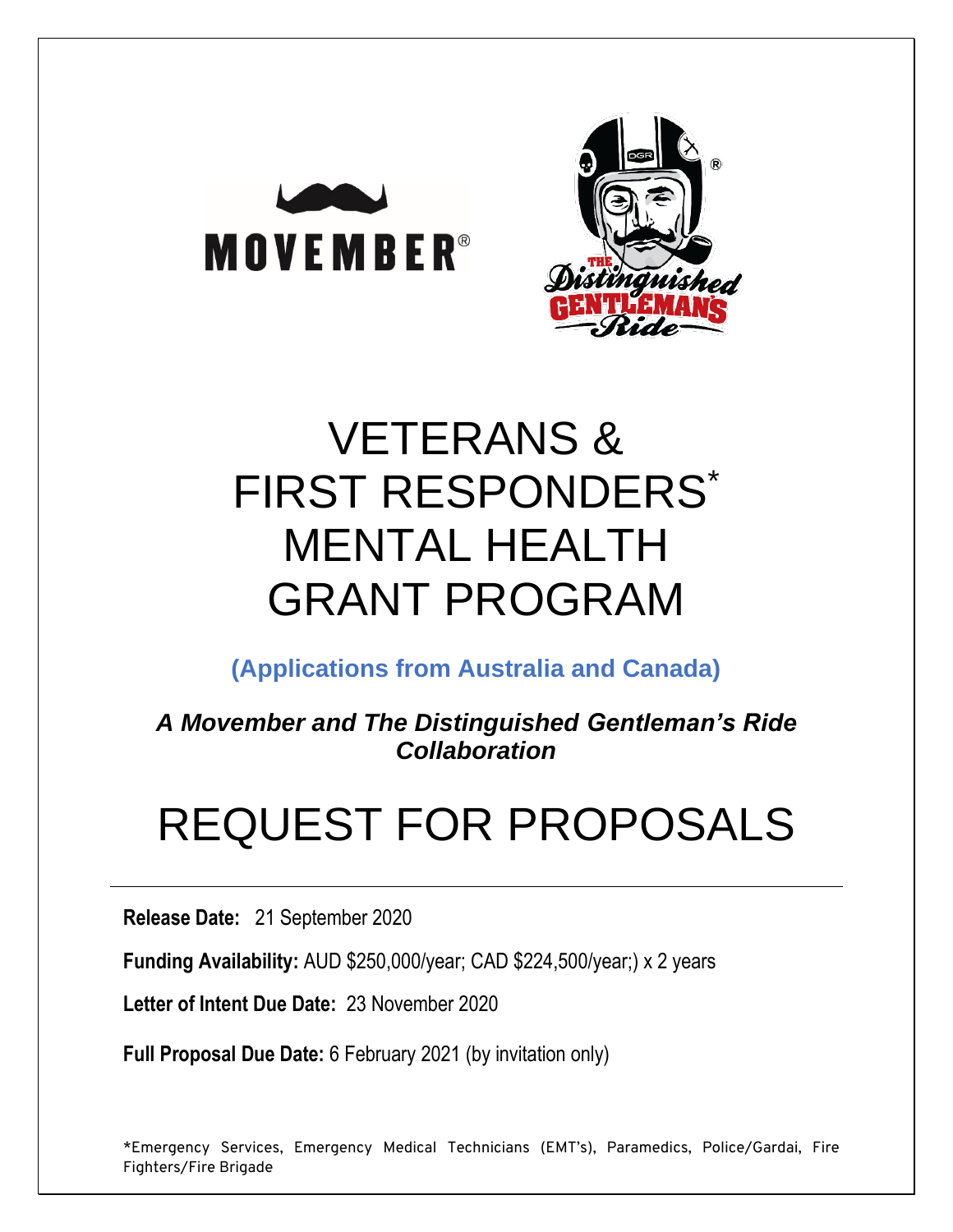# **Contents**

| 1              |  |  |  |
|----------------|--|--|--|
| $\mathcal{P}$  |  |  |  |
| 3              |  |  |  |
| 4              |  |  |  |
| 5              |  |  |  |
| 6              |  |  |  |
| $\overline{7}$ |  |  |  |
| 8.             |  |  |  |
|                |  |  |  |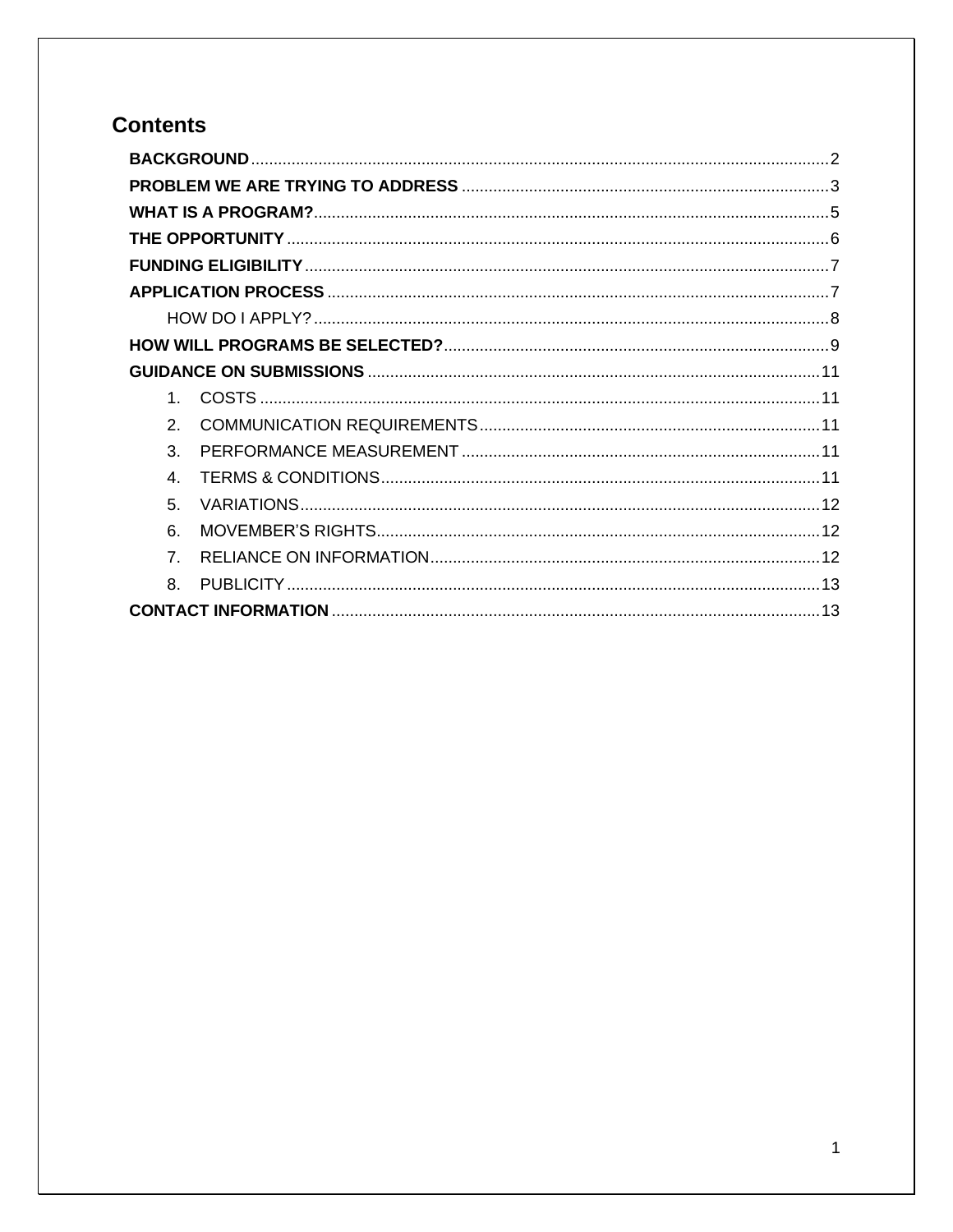## <span id="page-2-0"></span>**BACKGROUND**

#### **ABOUT MOVEMBER**

Movember is the leading charity changing the face of men's health on a global scale, focusing on mental health and suicide prevention, prostate cancer and testicular cancer. The charity raises funds to deliver innovative, breakthrough research and support programs that enable men to live happier, healthier and longer lives. Committed to disrupting the status quo, millions have joined the movement, helping fund over 1,250 projects around the world. In addition to tackling key health issues faced by men, Movember is working to encourage men to stay healthy in all areas of their life, with a focus on men staying socially connected and becoming more open to discussing their health and significant moments in their lives. The charity's vision is to have an everlasting impact on the face of men's health. To donate or learn more, please visit [Movember.com.](http://movember.com/)

Why has Movember chosen to get involved? As the largest global men's health charity, Movember has been entrusted by our donors to invest in better mental health outcomes and suicide prevention interventions for men and boys. As a not-for-profit, Movember is singlemindedly focused on achieving impact and preventing men and boys from dying too young.

Movember is committed to collecting and disseminating information globally on the impact of its investments in boys' and men's mental health. Veteran's and First Responders are disproportionately affected by suicide and mental ill-health and are identified as a priority population for Movember. A key goal is to build evidence around effective programs and have others adopt them as exemplars or best practices that meet the needs of men in these groups. When something works, Movember will seek to mobilize that knowledge to help others. This outcome information is an important part of Movember's accountability, transparency and ability to scale successful interventions.

Further information about Movember can be found [here.](http://ca.movember.com/about) Further information about the programs we fund can be found [here.](https://ca.movember.com/report-cards)

#### **ABOUT THE DISTINGUISHED GENTLEMAN'S RIDE**

Over 120,000 riders in over 650 cities worldwide dress dapper and sit astride their classic and vintage styled motorcycles each year to raise funds and awareness for men's health, specifically prostate cancer and men's mental health. The Distinguished Gentleman's Ride (DGR) was founded in Sydney, Australia by Mark Hawwa. It was inspired by a photo of Mad Men's Don Draper standing beside a classic bike and wearing his finest suit. Initially, the themed ride was formed to combat the often-negative stereotype of men in motorcycling while connecting niche motorcycle communities together. Since that first ride in 2012, The Distinguished Gentleman's Ride has united a passionate and caring global community that shares a love of classic and vintage motorcycles and a connection to a worthy cause.

Further information about The Distinguished Gentleman's Ride can be found [here.](https://www.gentlemansride.com/)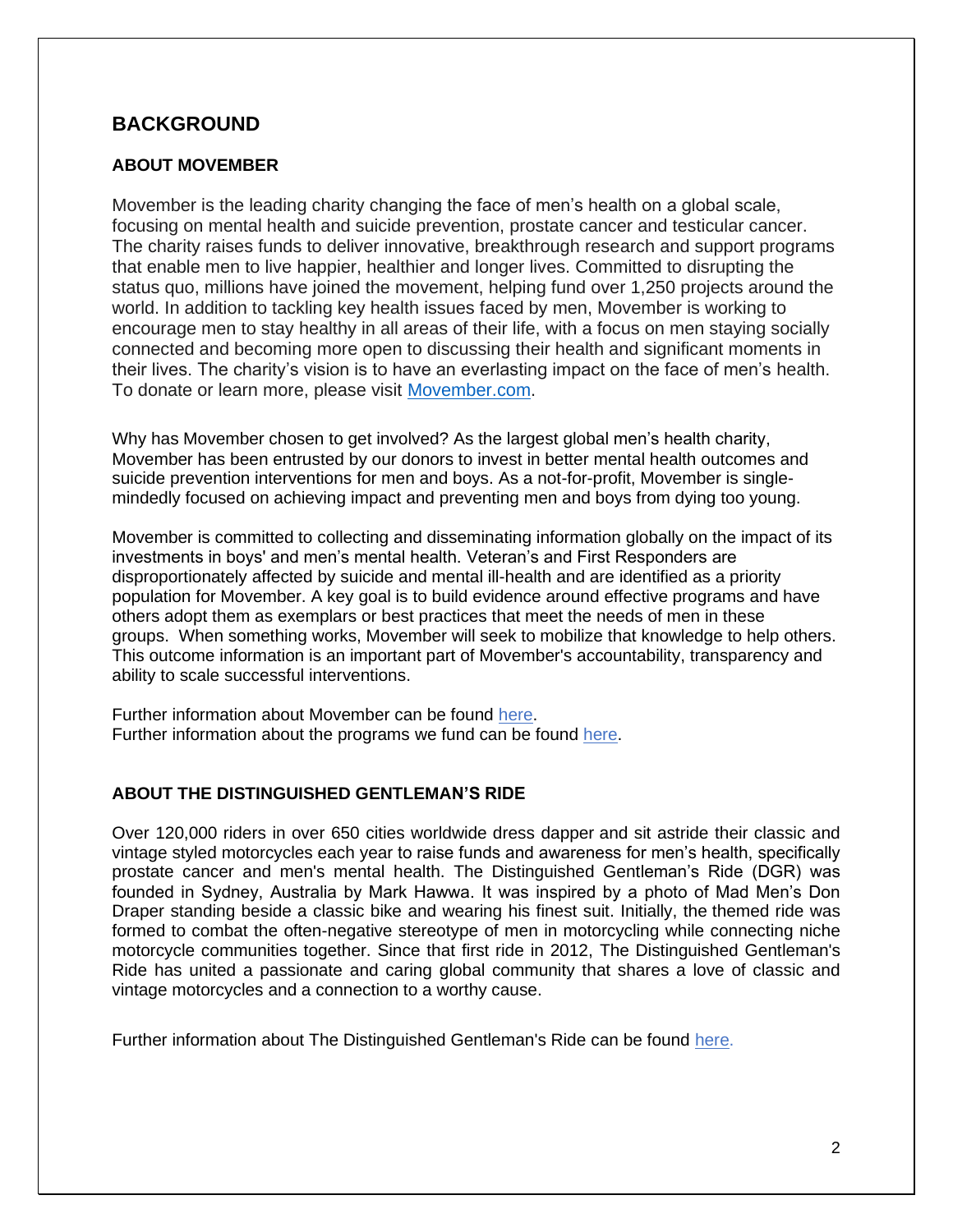## <span id="page-3-0"></span>**PROBLEM WE ARE TRYING TO ADDRESS**

Men who work in emergency services and in the military are likely to be exposed to a variety of workplace stressors throughout their careers, ranging from non-traumatic operational and organizational stressors to complex and potentially regular traumatic events. The mental health status of military veterans and of those working in emergency services has grown steadily in public consciousness.

The current Covid-19 pandemic has placed further demands on emergency services and the military where expectations require them to coordinate and (in some countries) enforce local shutdowns and encourage physical distancing. Since emergency services are classified as "essential workers" in many regions, individual workers are not immune from the stress that Covid-19 places on their own mental health and well-being.

In the key Movember and DGR markets of Australia, Canada, Ireland, New Zealand, United Kingdom, and the United States, men in these two groups experience higher rates of poor mental health and suicide compared to men in the general population.

In the past, Movember has funded a range of innovative projects and research programs specifically designed for military veterans and first responders. Programs and health promotion initiatives aimed at a more general male audience which includes both military veterans and first responders have also been supported. Through this current initiative, we are seeking to deepen our impact with these important groups.

In 2019, Movember commissioned a scoping review to examine the effectiveness of current programs focusing on the prevention of poor mental health and suicide in military veterans and first responders, as well as early intervention programs in first responders, within Canada, Australia, New Zealand, Ireland, and the United Kingdom. Services categorized as crisis support or treatment were excluded from the scan. The executive summary and full report are available to download at [movember.com/vfrgrants.](http://movember.com/vfrgrants)

#### **Results from the review**

#### **The review of the existing scientific literature found:**

- There is little evidence of overall effectiveness when it comes to psychoeducation and skills-based programming (e.g. teaching stress management techniques, such as breathing and SMART goal setting).
- Any effects on participants' mental health tends to be small and diminishes over time (> 1 month).
- Early intervention programs had little effect on reducing mental ill health in first responders.
- Most workplace suicide prevention programs have no evidence of effectiveness, mostly because these types of programs are generally not evaluated for effectiveness or evaluations are small-scale and inconclusive.

#### **In speaking with Subject Matter Experts (SME's), the following themes were identified:**

• Everyone appears to be working on their own (there's a lack of information about who is doing what and what evidence they are finding to support their programs).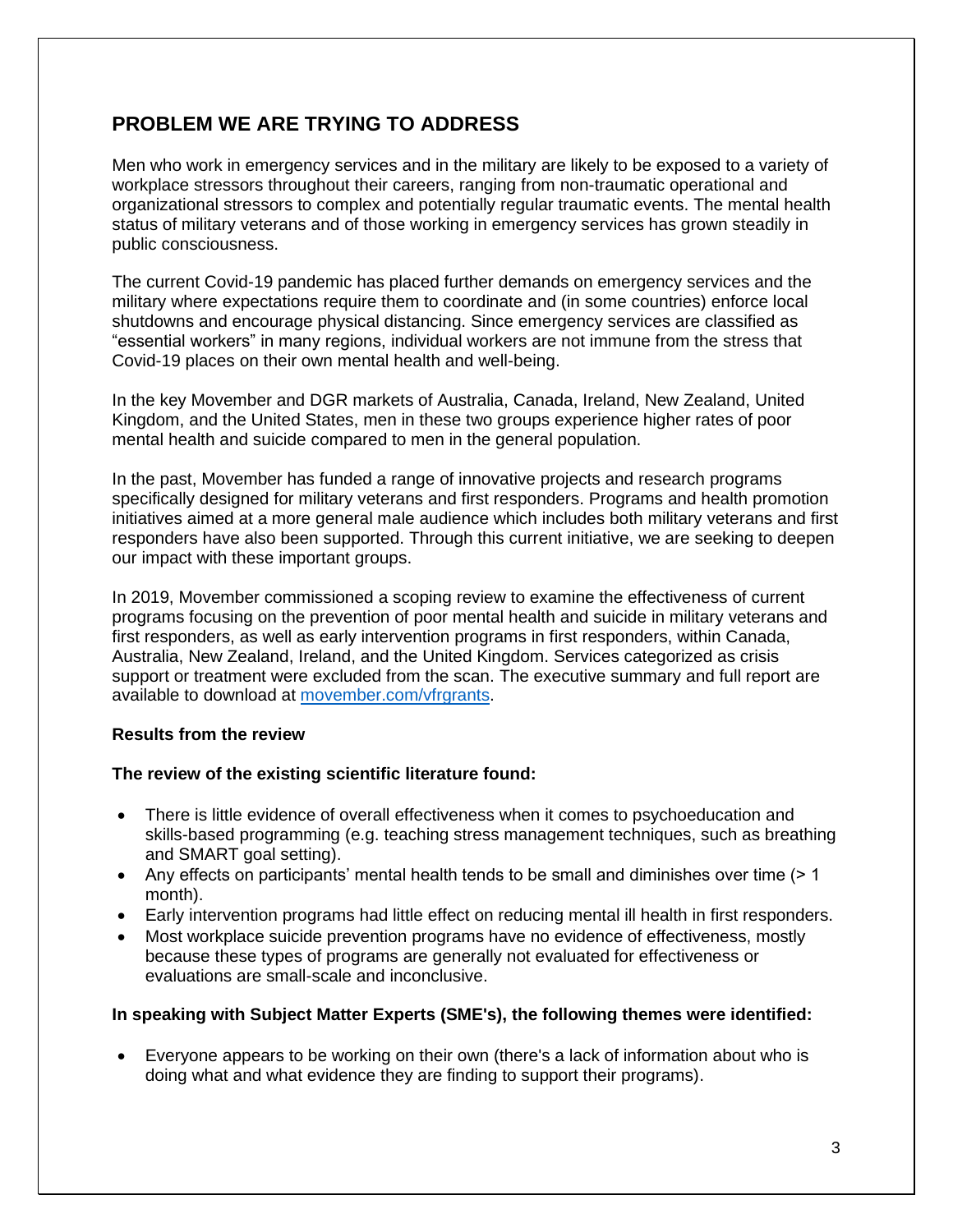- Organizations are attempting to find a balance between doing the work and protecting their people.
- There is little awareness of the limited evidence for early intervention programs.
- The application of a gendered lens is missing when developing and implementing programs.
- There may be group differences in poor mental health prevention expectations across first responder groups as well as between first responders and veterans.

The review showed that many organizations recognize the importance of the mental health burden faced by veterans and first responders and they are trying to address the problem. However, prevention and early intervention programs either appear to be used without first ensuring that the programs do what they say they are supposed to do, or are implemented differently from what was intended. The programs also tend to focus solely on the employee, placing an undue burden on individuals to maintain their own psychological health.

#### **Where do we go from here?**

Given this initial research and review, Movember is interested in supporting scalable mental health and/or suicide prevention programs that can be rigorously evaluated, use a gendered lens, focus on a broad range of mental health outcomes (i.e., not just PTSD), and a wide range of traumatic and non-traumatic (organizational and operational) stressors.

The intention is to embed approaches that are upstream and supportive of men who work and volunteer in environments with first responders or military veterans.

While numerous gaps were identified, those that stood out and are prioritized under the two groups are:

| <b>MILITARY VETERANS</b>                                                                                                            | <b>FIRST RESPONDERS</b>                                                                                                                                                           |
|-------------------------------------------------------------------------------------------------------------------------------------|-----------------------------------------------------------------------------------------------------------------------------------------------------------------------------------|
| Whole range of former military personnel<br>released from service.<br>Families of those released from military<br>service.          | Fire fighters (employed, volunteer, former)<br>Emergency Medical Services (EMS) /<br>Paramedics (employed and former)<br>Police (employed and former)<br>First responder families |
| Submissions may consider the many roles and relationships that individuals within these two                                         |                                                                                                                                                                                   |
| focal groups have through targeted sub-groups and/or geographical locations. e.g. new                                               |                                                                                                                                                                                   |
| fathers who are volunteer fire fighters in a remote area.                                                                           |                                                                                                                                                                                   |
| <b>Area of Focus</b>                                                                                                                | <b>Areas of Focus</b>                                                                                                                                                             |
| <b>Programs aimed toward the transition</b><br>process for veterans with the most<br>difficulty transitioning out of their military | Programs aimed at creating a mentally<br>healthy workforce.                                                                                                                       |
| career and into civilian life.                                                                                                      | The review identified the need to balance<br>the individual and the organizational                                                                                                |
| The review identified key 'at risk' groups<br>including                                                                             | responsibility when addressing known<br>causes of poor psychological health in the                                                                                                |
| those who have few connections to the<br>a)<br>civilian world;                                                                      | workplace. It highlighted the importance of<br>considering the impact of both non-                                                                                                |
| those who release mid-career (vs. early<br>b)<br>or late career);                                                                   | traumatic workplace stressors, and/or<br>exposure to traumatic events.                                                                                                            |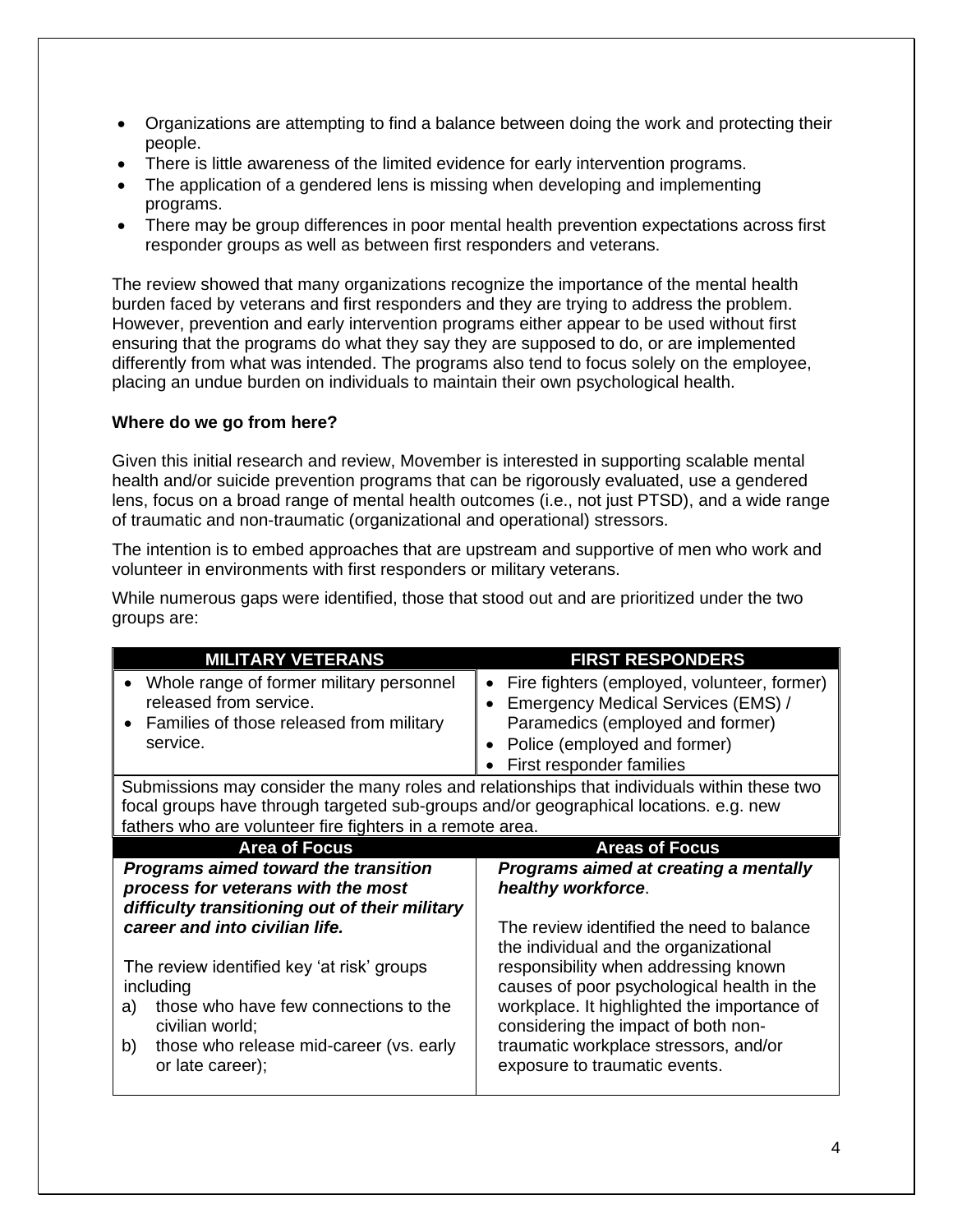| C)                                                                                | those with a medical discharge and<br>ongoing mental health and physical                     | Therefore, programs aimed at improving<br>mental health by addressing systemic, non-     |
|-----------------------------------------------------------------------------------|----------------------------------------------------------------------------------------------|------------------------------------------------------------------------------------------|
|                                                                                   | health concerns; and                                                                         | traumatic, organization and operational                                                  |
| d)                                                                                | those who have deployed to a conflict<br>zone (and not necessarily in a combat               | workplace elements are also encouraged.                                                  |
|                                                                                   | role).                                                                                       | Three additional areas identified and<br>prioritized under this area of focus are:       |
|                                                                                   | While 'at risk' groups will be prioritized, this                                             |                                                                                          |
|                                                                                   | opportunity is open to submissions that                                                      | • Development of suicide prevention                                                      |
|                                                                                   | propose programs focused on other target                                                     | programs for first responder communities                                                 |
|                                                                                   | groups, with a strong case for support.                                                      | that may be evaluated and adapted to other<br>jurisdictions.                             |
|                                                                                   |                                                                                              | • Programs aimed toward first responders                                                 |
|                                                                                   |                                                                                              | transitioning out of a career in emergency<br>services.                                  |
|                                                                                   |                                                                                              | • Programs focused on heightened social                                                  |
|                                                                                   |                                                                                              | isolation among first responders working in                                              |
|                                                                                   |                                                                                              | remote settings with low levels of social                                                |
|                                                                                   |                                                                                              | connections and organizational belonging.                                                |
| *Programs need to be grounded in the real world, be evidence informed, and take a |                                                                                              |                                                                                          |
| prevention or early intervention approach. They should be developed from the male |                                                                                              |                                                                                          |
|                                                                                   |                                                                                              | perspective and must have been co-developed with members of first responder populations. |
|                                                                                   | Additionally, Programs would need to provide a balance between organizational and individual |                                                                                          |

responsibility.

## <span id="page-5-0"></span>**WHAT IS A PROGRAM?**

For the purposes of this initiative, a formal mental health or suicide focused prevention/early intervention program has a purpose-built curriculum that is designed to be taught or given to others, and then implemented by the learners. Potential sub-elements may include the following:

- a. It may or may not have support tools (e.g., apps, other web-based tools, pocket cards, books, peer support) built into the program;
- b. It may be a one-time training session, or it may need regular, ongoing maintenance sessions, but this distinction needs to be made clear in the program design and implementation;
- c. It emphasizes program fidelity i.e. the program should work equally well across all instructors such that they follow the same implementation approach, with nothing added or subtracted.
- d. It is/will be based on accepted scientific principles and mechanisms (e.g., cognitive behavior therapy, psychoeducation). Any modifications from the original intended use (e.g., using clinical intervention procedures, such as diaphragmatic breathing, in a prevention approach), would require evaluation before being termed evidence based.
- e. The program has a specified outcome for which the efficacy and effectiveness can be measured. i.e. it can be determined that the program does what it claims to do.

Peer support programs may be included if:

- 1. The peers come from the same occupational grouping as the person experiencing problems;
- 2. The program includes the following elements: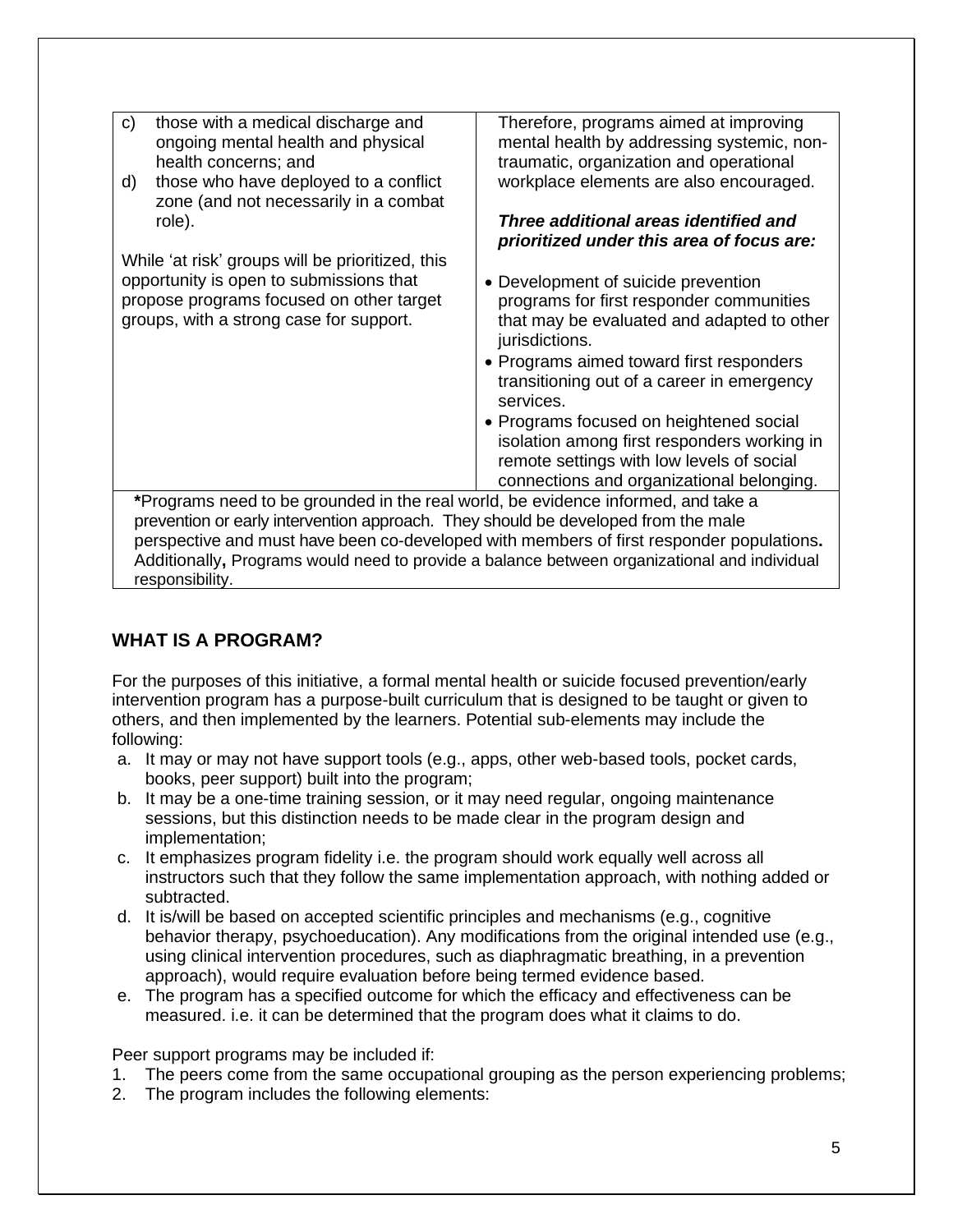- a) training is provided to the peer support providers;
- b) the roles of the peer-mentee relationship are clearly defined;
- c) there are appropriate, clearly stated goals for the program (e.g., a reduction in mental health symptoms);
- d) the goals are testable in order to determine if the program does what it claims to do; and
- e) There are adequate pathways to support from mental health professionals.

#### **Overarching Goal of Funding Initiative**

As a global initiative, the overarching goal is to improve mental health and wellbeing and prevent suicide of veterans and/or first responders in Australia, Canada, Ireland, New Zealand, United Kingdom, and the United States.

The specific goals for this program are to:

- Support the ongoing development, implementation and evaluation of prevention, early intervention programs to improve mental health of veterans and first responders, while using a gendered lens.
- Foster collaboration and knowledge sharing globally around evaluation and evidence about programs aimed to improve mental health for veterans and first responders through a prevention, early intervention and gendered lens.

## <span id="page-6-0"></span>**THE OPPORTUNITY**

Movember and The Distinguished Gentleman's Ride (DGR) are excited to launch a new Grant Program to identify partners to strengthen the implementation and evaluation of programs that take a prevention, early intervention perspective and incorporate a gendered lens to improve mental health and wellbeing for veterans or first responders.

Submissions should propose to adapt or build upon current programs/products that are demonstrating early promise that they work. Such programs should have an underlying evidence-base upon which the program has been built and be able to provide the supporting information i.e. publications or research reports. At the outset, the submission would need to make a serious commitment to robust evaluation. A third-party evaluation partner will be contracted separately by Movember to work directly with project teams. Consideration of future scaling and sustainability potential would ideally be built in early in the proposal process.

An initial investment of AUD \$6.34 million (CAD \$5.7M) from Movember and DGR is being earmarked over the next two years to support veteran and first responder programs across the six participating markets. Only Australia and Canada will be funding projects from both Veteran and First Responder communities.

A minimum of **four** (4) veteran or first responder programs, two from Australia and Canada each, that have already shown initial promise of improved mental health and wellbeing or prevention of suicide will be supported for a period of two years. Funding in the amount of up to **AUD \$250,000/ CAD \$224,500** per annum each with a total maximum value of **AUD \$500,000 / CAD \$449,000** per funded program is being offered to successful teams.

<span id="page-6-1"></span>It is hoped that this opportunity will encourage interest across a diverse population and build capacity in the entire area of male health by developing new avenues of investigation.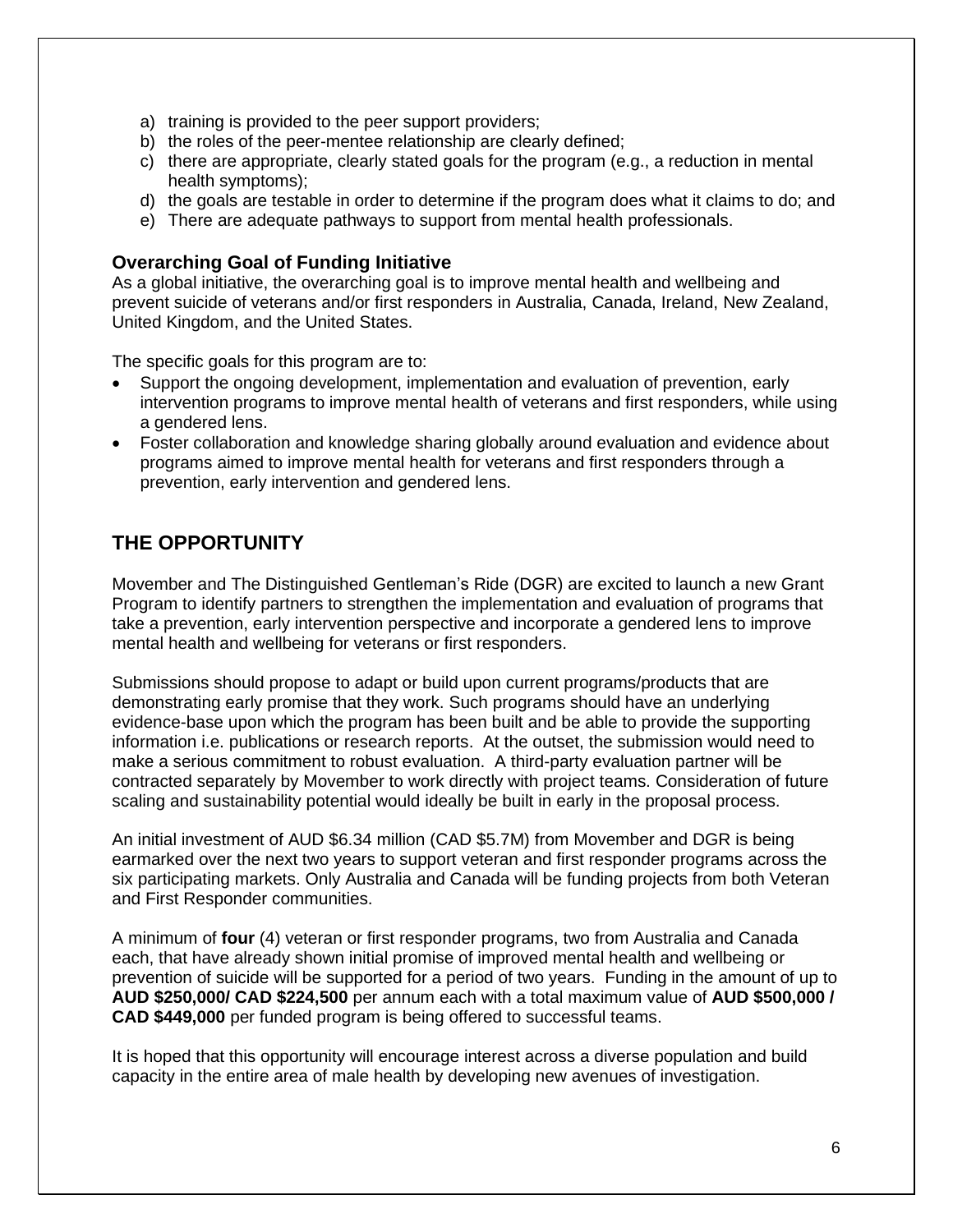# **FUNDING ELIGIBILITY**

To be eligible for this funding opportunity, applicants must:

- 1. Be based in any one of the six participating countries: Australia, or Canada. Collaboration within and across countries is permitted,
- 2. Be legally able to accept grant funds within their respective country,
- 3. Designate a member of the project team to participate in the program evaluation and agree to the roll-out/delivery of controlled evaluation with Movember's evaluation partner,
- 4. Be implementing an existing program that is showing promise that it works but requires rigorous evaluation; **or**
- 5. Be adapting a program that has shown promise that it works with one focal group to implement and evaluate with another focal group (e.g. a program that has had success with firefighters and is proposed to trial with paramedics OR paramedics to paramedics in another location)
- 6. Take a prevention or early intervention perspective and incorporate a gendered lens to improve mental health and wellbeing in one or more of the targeted groups,
- 7. Work in one of the targeted workplaces, e.g., the military, police, fire, emergency/ paramedic services, **or**
- 8. Involve the "end user" from any of the targeted workplaces as a collaborator on the project team.

#### **What will not be funded**

The following will not be considered for funding under this initiative:

- 1. Programs that are not aligned with the intent of this call and the goals of the Request for Proposal listed above.
- 2. Research salaries/scholarships for Universities or Research Institutes.
- 3. Awareness and education activities that do not specify and provide a clear and measurable link to improved mental health in the target group(s).
- 4. Programs that rely on motivational speakers and/or are informal, one-off sessions.
- 5. Programs that are not based on scientific principles or mechanisms.
- 6. Programs that have not been designed nor implemented in a way that can be tested for whether the appropriate outcomes are being achieved.
- 7. Sole requests for infrastructure support.

# <span id="page-7-0"></span>**APPLICATION PROCESS**

Since these are two distinct target audiences, the application process has two separate funding streams: one for proposals focused on veterans or their families and one for proposals focused on current or former first responders or their families.

Applications will follow a two-step submission process utilizing an online grants management system:

Step 1: Online submission of a Letter of Intent (LOI), and Step 2: Online submission of Full Program Proposal (by invitation only)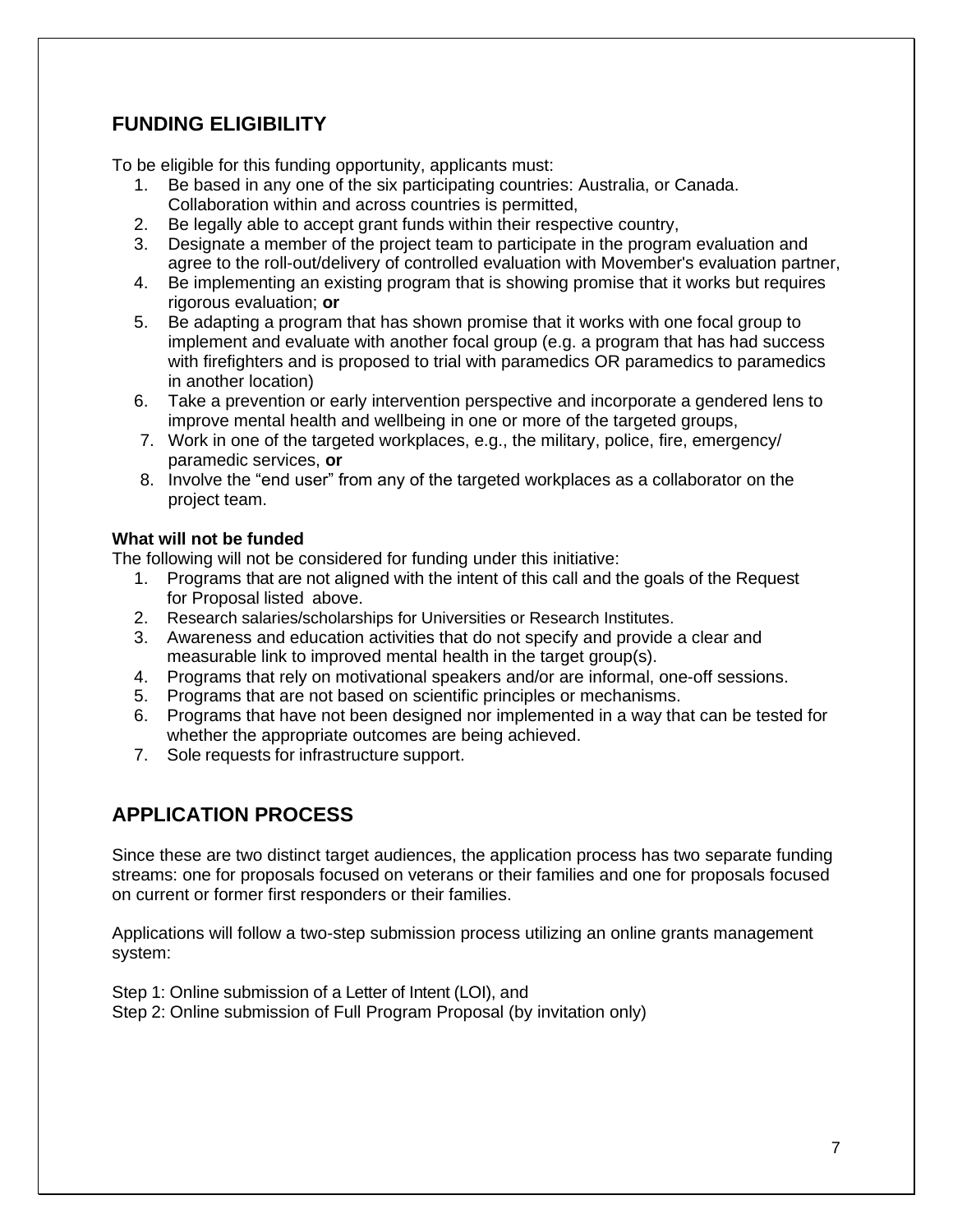| <b>Key Dates**</b>                                                  |                          |
|---------------------------------------------------------------------|--------------------------|
| Step 1: Letter of Intent Deadline – 5:00 pm EDT<br>23 November 2020 |                          |
| <b>Invitation to Step 2</b>                                         | Week of 14 December 2020 |
| Step 2: Full Program Proposal Deadline<br>6 February 2021           |                          |
| <b>Panel Assessment &amp; Board Approval Period</b>                 | February - March 2021    |
| <b>Notices of Decision</b>                                          | Week of 12 April 2021    |
| <b>Earliest Program Start Date</b>                                  | May 2021                 |

**\*\*Note that emailed or late submissions will not be accepted for either step of the process.**

#### <span id="page-8-0"></span>HOW DO I APPLY?

Log into the online grants management system which can be accessed through <https://www.grantinterface.com/Home/Logon?urlkey=movember> to set up a user profile. Complete the electronic form to submit your LOI.

It is anticipated that proposals will seek to target either veteran's or first responders. Applicants will be asked to identify the funding stream and SELECT the PRIMARY TARGET AUDIENCE and identify, where applicable, the SECONDARY TARGET AUDIENCE(s) that best represents the group for which funding is being requested (e.g. a veteran transitioning to become a fire fighter would be considered a veteran application).

#### *Step 1 – Letter of Intent Submission* (approximately 1000-1200 words)

The Letter of Intent (LOI) will include basic information and a short narrative describing the prevention or early intervention program you would like to implement to improve mental health or prevent suicide of veterans and/or first responders. Applicants will be asked to respond to questions under the following headings in the online grants management system:

- Program name
- Amount of funding requested
- Estimated cost for the total program if known and/or different from funding request
- The primary purpose of the program and the need or problem you are seeking to address
- Target audience
- Program Description including:
	- a. Details on prior implementation
	- b. A description of the impact/reach (any data /findings that have been generated)
	- c. A description of the underlying evidence and research that supports or has informed the idea or development of your program
	- d. A description of how the program directly benefits those of your target population
- Project Team Who will be involved in the project. (lead, end user(s), collaborators etc.)
- The anticipated outcome(s) of the program; with clearly stated goals (e.g., a reduction in symptoms of depression, anxiety, PTSD, and substance abuse).
- What success would look like for your program.

Note: A budget is not required for Step 1: Letter of Intent.

A list of Questions and Answers (Q&A) related to this funding opportunity will be available and regularly updated based on questions received from interested applicants. Please refer to [movember.com/vfrgrants](http://movember.com/vfrgrants) to access current questions and revisit for updates.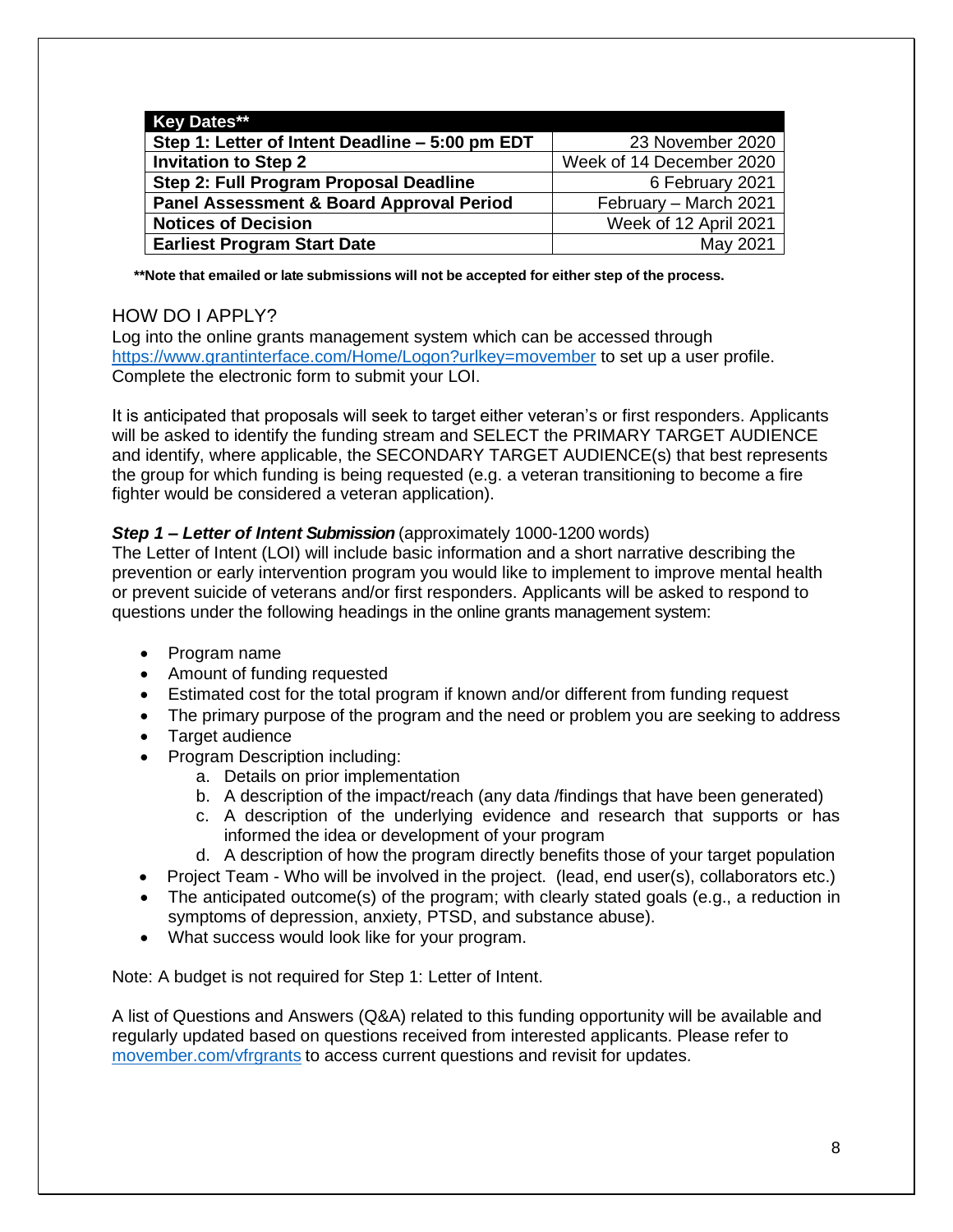Please note, in the interest of fairness and parity Movember will not be discussing individual proposals prior to submission. All questions must be submitted via the portal and will be published for all applicants to see.

#### *Step 2 - Full Program Proposal Submission*

Following the review of the Letters of Intent (LOI's), short-listed applicants will be invited to submit a full program proposal and budget to cover a two-year grant period. The invitation to progress to Step 2 will be determined by the quantity and strength of submissions received while also ensuring equal geographical and population representation.

If you are selected to progress to Step 2, the following are examples of the types of questions that would need to be addressed in the program proposal (a template will be provided):

#### **Full program proposal outline**

- *Program Description* What is being proposed? Include a description of the population and how the program is addressing the identified need or problem.
- *Project Goals and Impact*  What would your specific learning and performance goals and desired mental health/suicide related outcomes be for the project over the term of the implementation period?
- *Implementation Plan -* Include proposed steps to develop and test the program/initiative.
- *Timelines -* Include activities, milestones and deliverables.
- *Engagement and Recruitment*  How will you reach and engage with the men in the target population?
- *Team Description* Outline who will be involved in the project. Include a description of the project lead and team members' expertise, roles and responsibilities.
- *Partners* How will team members including any partners work together during the project? Include a plan for conflict resolution.
- *Relationships* Where applicable, describe the relationship with proposed partners. Include signed Memoranda of Understanding (MOU's) to demonstrate the relationship described above.
- *Sustainability and scalability*  Outline evidence of program scalability and sustainability. Is there organizational buy-in? Where applicable, include an assessment of cost effectiveness.

#### **Full program budget**

Funding in the amount of up to AUD \$250,000 / CAD \$224,500 per annum with a total maximum value of AUD \$500,000 / CAD \$449,000 per funded program over 2 years – (a template will be provided). Include itemized justifications to deliver the project.

## <span id="page-9-0"></span>**HOW WILL PROGRAMS BE SELECTED?**

Step 1: Letters of Intent (LOI's) will be shortlisted through a process carried out by a panel convened specifically to assess submissions. The assessment will be based on the following criteria:

- 1) Alignment to the stated intent of the funding opportunity;
- 2) How well the program is described;
- 3) The supporting evidence/theory for the program; and,
- 4) The extent to which the program can be evaluated.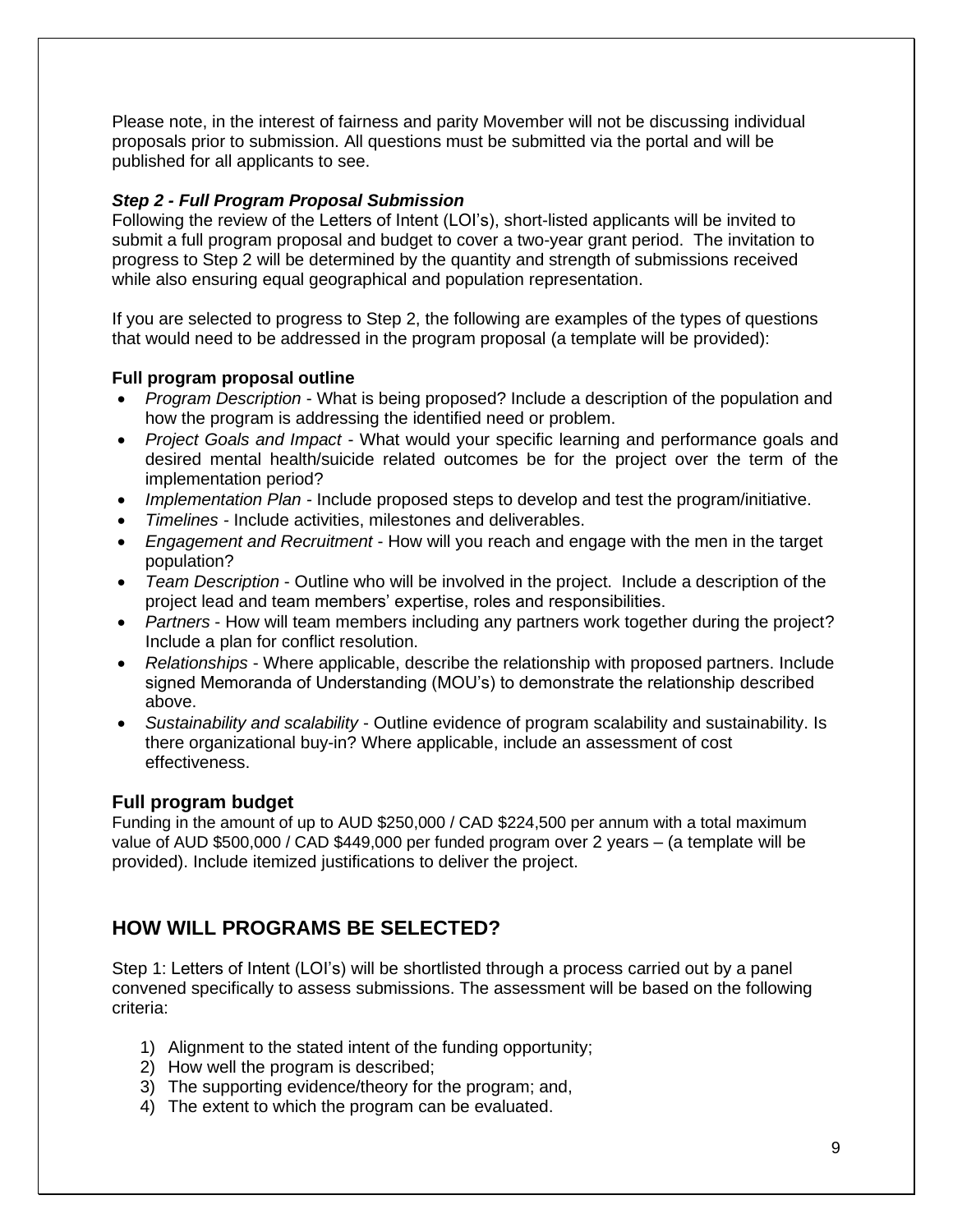Step 2: A selection panel comprised of subject matter experts (SME's), who do not have any conflict of interests with the applicants, will be engaged to assess full program proposals. The SME's will have specific knowledge relevant to mental health and suicide prevention for veterans and first responders, families of veterans and first responders, lived experience, evaluation, program design and implementation.

Full proposals will be reviewed by the selection panel to determine which initiatives should be recommended to the Movember Board for funding. Proposals will be assessed based on the following criteria:

- 1. Alignment with the intent of the initiative;
- 2. How well the program addresses the mental health and wellbeing of first responders or veterans with a prevention, early intervention approach;
- 3. Probability of success for widespread adoption of the results;
- 4. The quantity and strength of a submission relative to other proposals while also ensuring equal geographical and population representation;
- 5. The extent to which the proposed program can be evaluated;
- 6. The likelihood that program outcomes will contribute to new knowledge;
- 7. The technical components of the application including:
	- o Clarity of the proposal
	- o Description of the proposed program
	- $\circ$  Robustness of the plan How well the program plan is explained
	- o Suitability of the proposed program
	- $\circ$  The quality and availability of the data to be used for evaluation
	- o Potential for scaling & sustainability

#### **DEVELOPMENT PERIOD**

Ensuring readiness for implementation will be critical to program success; therefore, a development period will be included at the start of the award term to allow teams to refine their program plans. Those selected to receive funding will have up to two months to complete a detailed workplan. Incorporating evaluation upfront will be critical to success. As such, this period will also involve working with the evaluation team to develop and incorporate the project level evaluation into the implementation plan. At the completion of the development period, applicants would have a formal program plan to be implemented for the remaining 22 months with an ultimate goal to demonstrate program effectiveness.

#### **KNOWLEDGE COMMUNITY**

Successful teams will be required to participate in a Knowledge Community, to promote knowledge exchange, sharing of program best practices and learnings, and build capacity.

The Knowledge Community will include online learning forums as well as in-person global convenings, once travel restrictions related to covid-19 are lifted. Movember would cover travel costs for one designated team member to participate; however, teams are welcome to send an additional representative(s) at their own cost.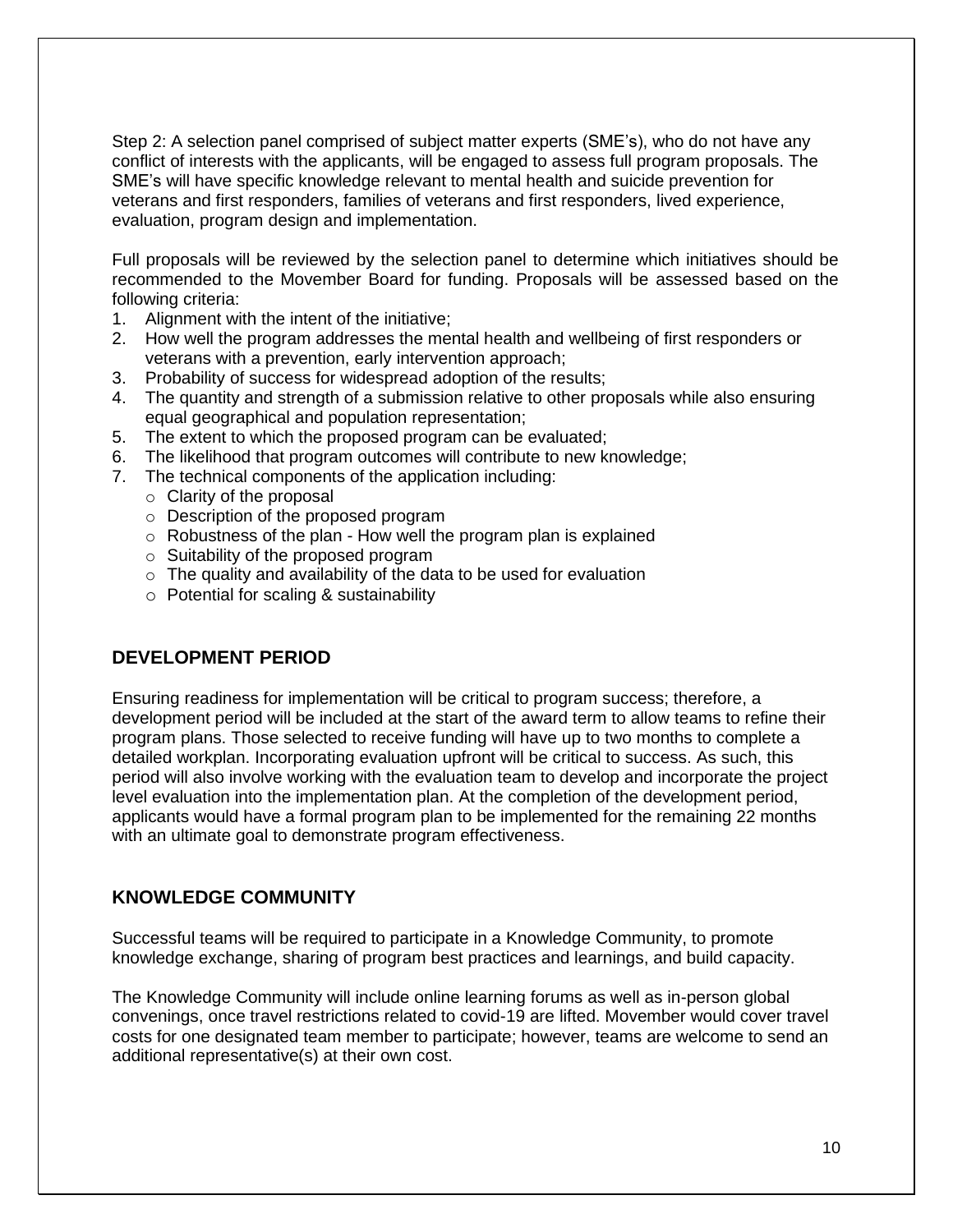# <span id="page-11-0"></span>**GUIDANCE ON SUBMISSIONS**

#### <span id="page-11-1"></span>1. COSTS

- a. Eligible Costs. The following expenditures will be considered eligible for funding received through this opportunity:
- Direct program related costs including supplies, expenses, travel and equipment related to the proposed program.
- Relevant proportion of salaries of project or program managers, research assistants, coordinators, technicians, administrative staff, and other personnel.
- Indirect costs up to 10% of the total budget (allowable for Community Organizations only).
- b. Ineligible Costs. The following expenditures are not eligible expenses through this opportunity:
- Overhead costs, including accounting fees, insurance, interest, legal fees, taxes, utilities and costs associated with construction, renovation or rental of offices, laboratories or other supporting facilities.
- Tuition and professional membership dues.
- Secondary grants and awards issued by you to other parties.

### <span id="page-11-2"></span>2. COMMUNICATION REQUIREMENTS

Funding recipients will be required to ensure appropriate acknowledgement of Movember and partner organizations in all communication or publications related to this funding opportunity. In addition, recipients of program funding are also required to adhere to Movember and partner organization's branding requirements as a condition of the program funding. Branding requirements will be communicated to successful recipients.

Funding recipients will be required to agree to a peer-review / open access publication of the results of the evaluation.

#### <span id="page-11-3"></span>3. PERFORMANCE MEASUREMENT

Movember is committed to collecting and disseminating information on the impact of its investments in boys' and men's mental health. This outcome information is an important part of the Movember's accountability and transparency with its community (see previously funded program report cards for example: http://ca.movember.com/report-cards)

If a program is selected, the Program Leader(s) will be required to submit annual progress reports and an end-of-funding report within 3 months following the end of the final year of the funding period. The format of the report will be made available to the successful program lead at the beginning of the funding period and can be updated as the program progresses.

In addition, the Program Leader(s) must contribute to the monitoring, review and evaluation of their program by participating in requested media events, evaluation studies, surveys, audits, and workshops as required for the purposes of collecting information to assess progress and results.

#### <span id="page-11-4"></span>4. TERMS & CONDITIONS

1) Movember does not make any representation that it will, and disclaims any obligation to, proceed with or to commit to any particular future actions in relation to the subject matter of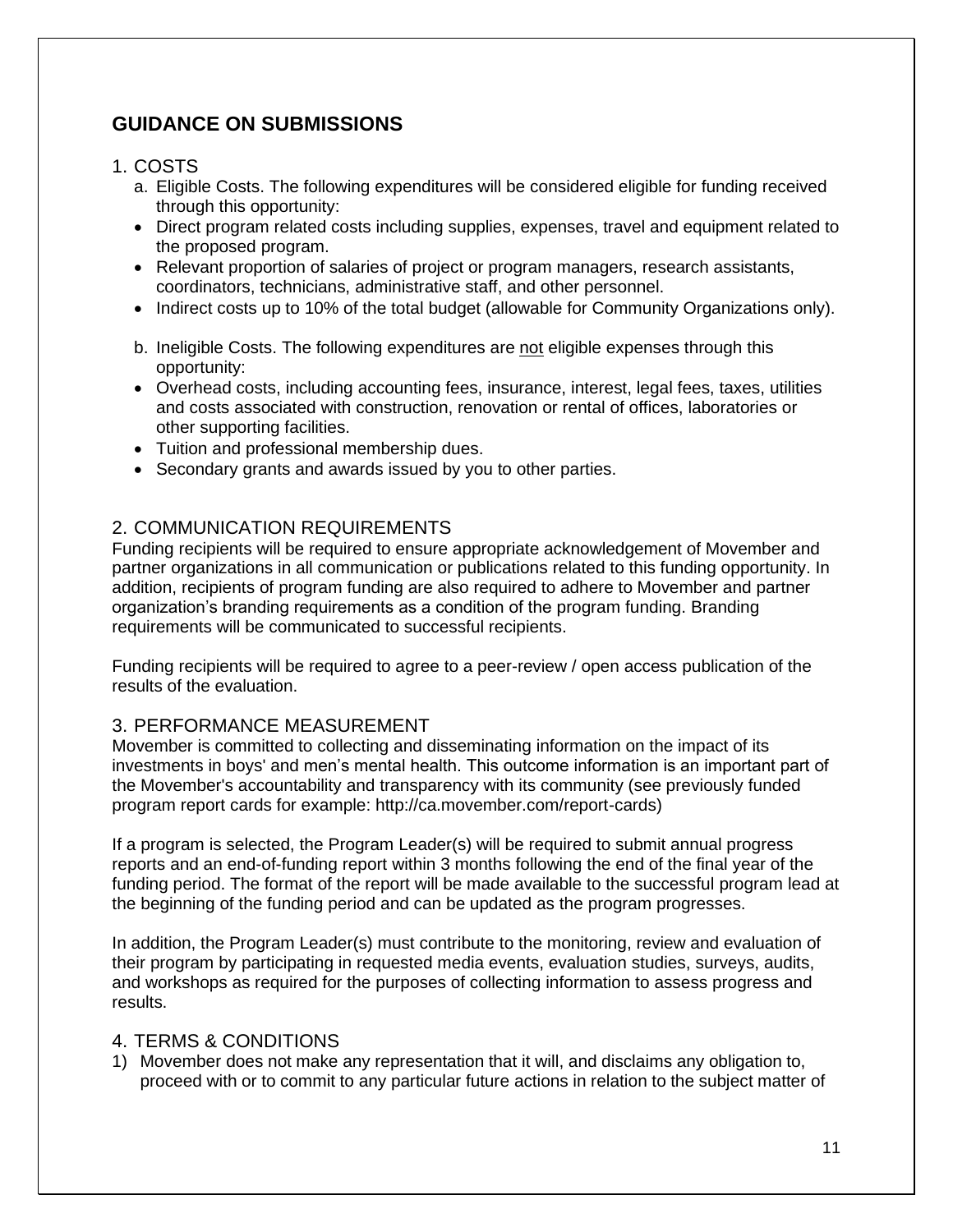the program call, including without limitation: a) accepting any application or shortlist any applicant; and b) considering, not considering, accepting or rejecting any application.

- 2) Movember reserves the right, at its sole discretion, to initiate another selection process, enter into negotiations with a person or persons who have not been invited to respond to this call for programs or to cancel the program.
- 3) Applicants must pay their own costs and expenses incurred in preparing and submitting an application.
- 4) To the extent permitted by law, Movember excludes all liability for any loss, costs (including legal expenses) or damages, suffered or incurred by an applicant or any person, arising out the applicant's participation in the application process.
- 5) The Applicant warrants that it has no actual or potential conflict of interest in relation to its participation in the application process or its delivery of the Project other than that is has disclosed in the application.
- 6) No legal or other obligation arises between an Applicant and Movember in relation to the outcome of the application process, unless and until Movember executes a contract with the applicants.
- 7) Movember is not obliged to a) accept any application or b) enter into any contract with any applicant or c) give reasons for not considering or accepting or rejecting all or any part of any application, or for cancelling the application process. Movember may, at its sole discretion, consider for acceptance a response that does not comply with the requirements of this request for applications.
- 8) The Applicant grants Movember, a non-exclusive license to use for the purpose of this application process, any information, processes, sketches, calculations, drawings, or other data or information submitted with or included in, the response submitted by the Applicant.
- 9) Each Applicant agrees to indemnify Movember against third party claims arising out of any use of any proprietary information submitting with or included in, the full application.
- 10) Should the Applicant find any material discrepancy, error or omission in this call for applications, the applicant must immediately notify Movember in writing of the nature of the discrepancy, error or omission.
- 11) The Applicant and team members of the program acknowledge that their details, including any personal details may be disclosed to third parties including peer reviewers, for the purposes of this application process and any related purposes.
- 12) Movember reserves the right to fund lower rated projects based on specific areas of interest in the requested themes.

#### <span id="page-12-0"></span>5. VARIATIONS

Movember may vary the requirements set out in this call and seek further information from the Applicants. Applicants shall supply this information on reasonable request.

#### <span id="page-12-1"></span>6. MOVEMBER'S RIGHTS

Movember reserves the right to subject the Applicant to a "due diligence" enquiry, which may comprise of:

- a. Verifying whether the represented resources and skills are actually available; and
- b. Assessing experience and integrity.

Movember, at its sole discretion, reserves the right to depart from any method of evaluation set out in this call for proposals.

#### <span id="page-12-2"></span>7. RELIANCE ON INFORMATION

Movember will rely on information provided by, or on behalf of the Applicants at all stages of the application process. In providing information, Applicants represent to Movember that the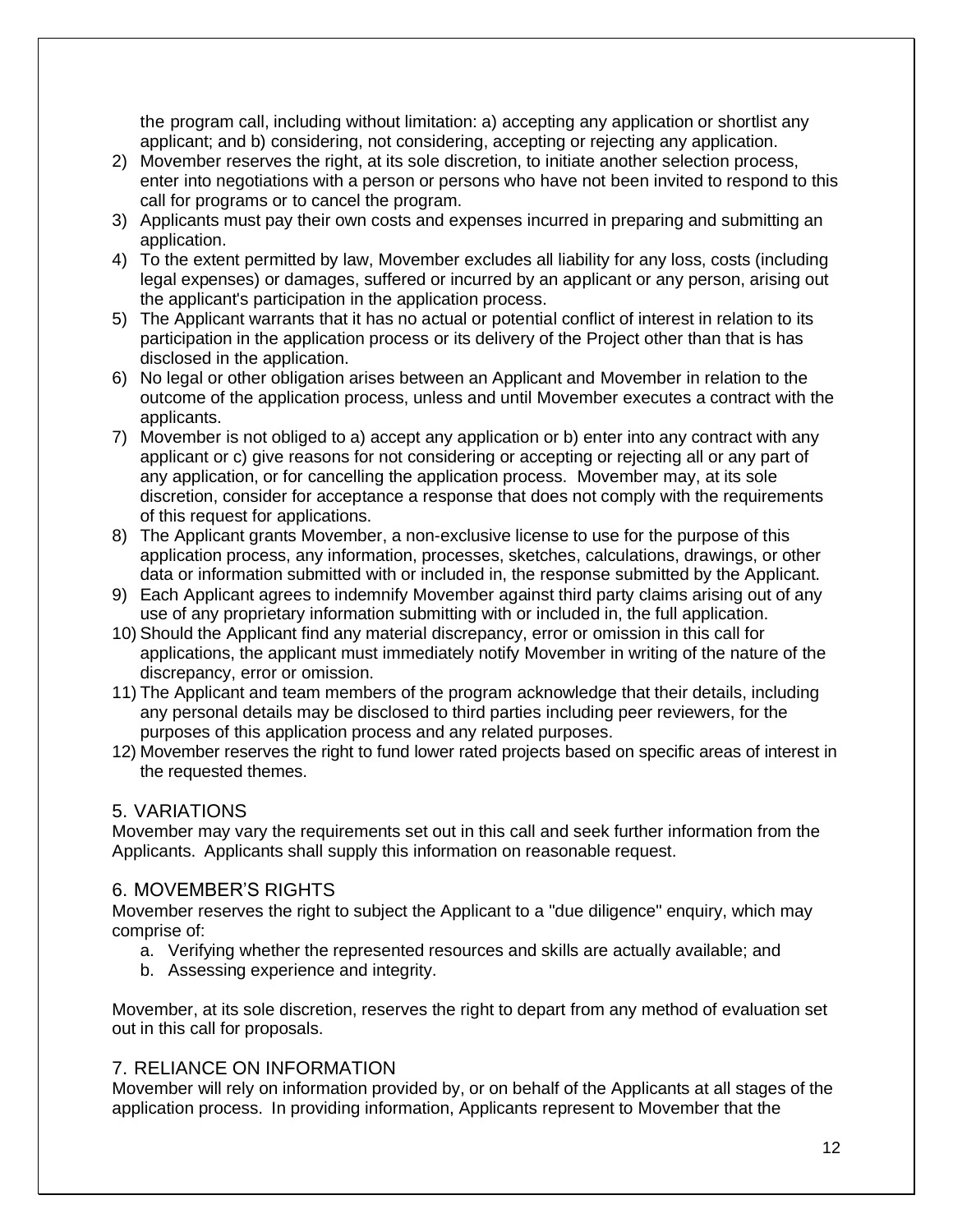information is complete and accurate in all material respects, that it is not misleading and that in preparing the information, reasonable skill and care has been exercised by the Applicant and its personnel and acknowledges that Movember may rely on that information.

#### <span id="page-13-0"></span>8. PUBLICITY

Applicants are not to make any public statement in relation to the application process, their response, or their participation in the application process, or contract negotiation process without Movember's prior written consent.

# <span id="page-13-1"></span>**CONTACT INFORMATION**

For further information on this funding opportunity, please contact: Ivy Lim-Carter at: [vfrgrants@movember.com.](mailto:vfrgrants@movember.com)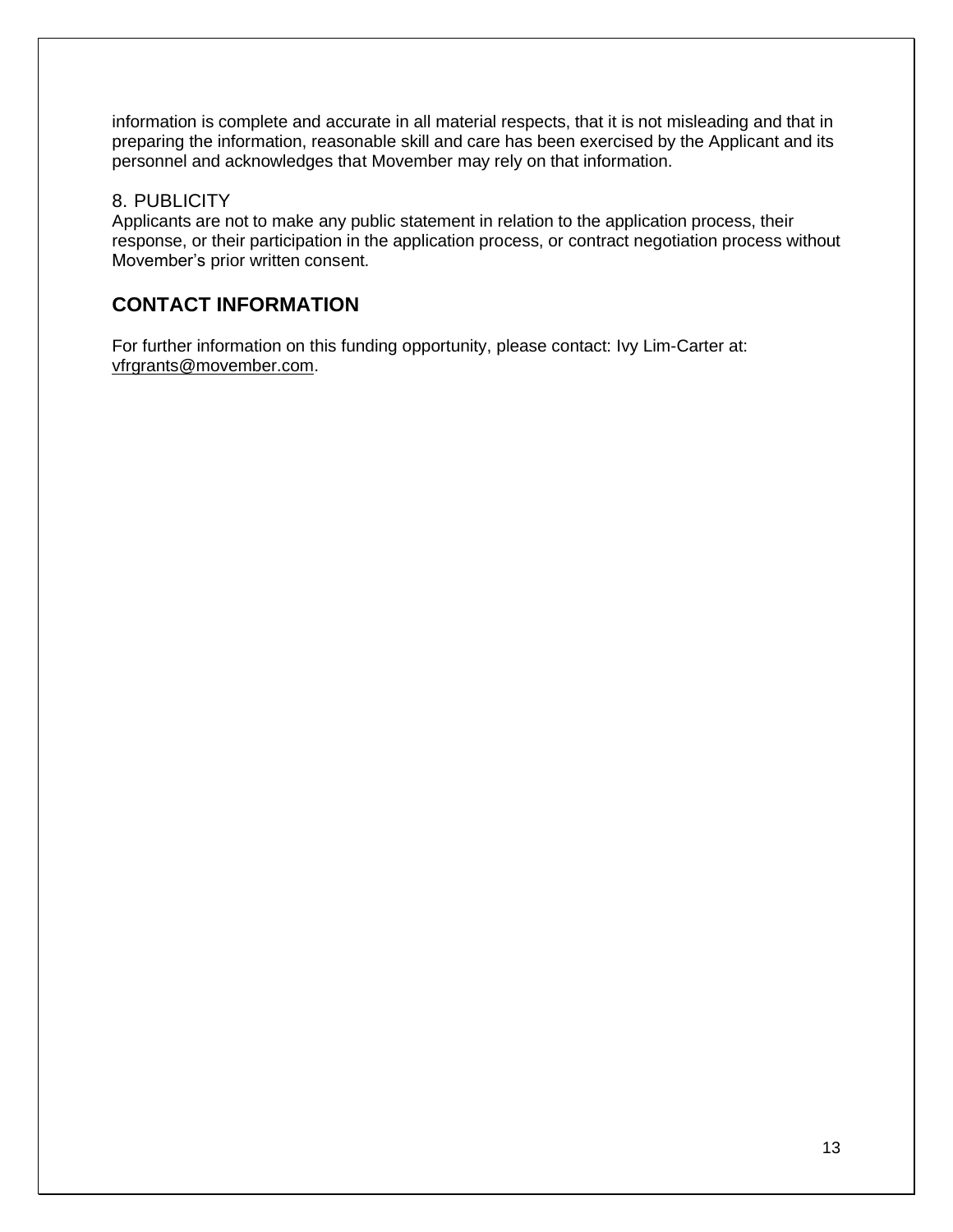## **GLOSSARY OF TERMS**

#### **Veterans and First Responders Definitions of Terms related to Executive Summary of Movember Scoping Review of Veteran and First Responder Mental Ill Health and Suicide Prevention**

\*Definitions from Public Health Agency of Canada (PHAC) Federal Framework on PTSD, Jan 2020, used with permission from the Canadian Institute for Public Safety Research and Treatment (CIPSRT). (Framework includes separate definitions for experts and the general public, the latter used below).

| <b>Term/Concept</b>                                                        | <b>Definition/Understanding</b>                                                                                                                                                                                                                                                                                                                                                                                                                    |
|----------------------------------------------------------------------------|----------------------------------------------------------------------------------------------------------------------------------------------------------------------------------------------------------------------------------------------------------------------------------------------------------------------------------------------------------------------------------------------------------------------------------------------------|
| Veterans                                                                   | The full range of former military personnel released from<br>service (e.g., armed forces, navy, air force, special forces)                                                                                                                                                                                                                                                                                                                         |
| First Responders/<br><b>Emergency Medical</b><br><b>Services Personnel</b> | Fire Fighters or Fire Brigade (employed, volunteer, former)                                                                                                                                                                                                                                                                                                                                                                                        |
|                                                                            | <b>Emergency Medical Technicians/Paramedics/Ambulance</b><br>Personnel (employed and former)                                                                                                                                                                                                                                                                                                                                                       |
|                                                                            | Police / Gardai (employed and former)                                                                                                                                                                                                                                                                                                                                                                                                              |
| <b>Gendered Lens</b>                                                       | Applying a gendered lens means developing, implementing,<br>and evaluating the program with the knowledge that men<br>and women may respond differently to the program and its<br>content. Program developers need to consult with groups of<br>men to determine how best to attract them to the program,<br>how to retain them (e.g., program content, language,<br>activities), and how to determine whether the program is<br>working for them. |
| <b>Health Prevention</b>                                                   | Vets and first responders may be focused on more than one<br>type of health prevention -                                                                                                                                                                                                                                                                                                                                                           |
|                                                                            | Primary Prevention aims to stop the onset of an illness<br>before it has begun. An example would be early intervention<br>approaches for those already exposed to a traumatic (or<br>potentially traumatic event) but not yet experiencing<br>symptoms.                                                                                                                                                                                            |
|                                                                            | Secondary Prevention involves identifying illness or risks for<br>that illness at its earliest possible stage so that effective<br>treatments can be implemented. Examples would be the<br>routine assessment of the psychological well-being of at-risk<br>employees; or assessing the impact of known<br>organizational barriers to physical and mental health (e.g.,<br>overwork).                                                              |
|                                                                            | Tertiary Prevention focuses on those who are already ill and<br>attempts to restore overall health and function. For<br>example, strategies aimed at getting affected individuals<br>into treatment early to prevent the development of<br>interpersonal and occupational conflicts.                                                                                                                                                               |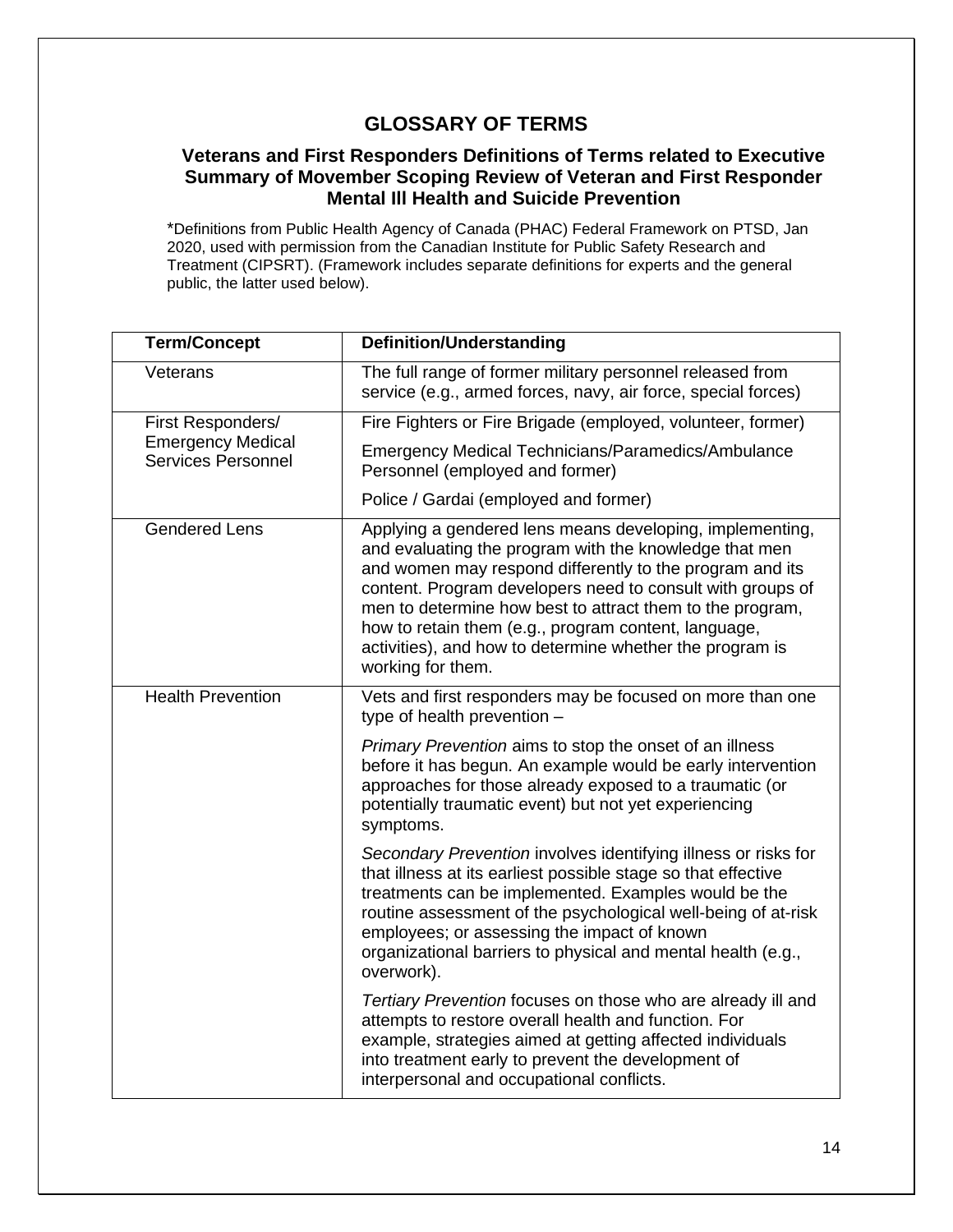| <b>Term/Concept</b>                                     | <b>Definition/Understanding</b>                                                                                                                                                                                                                                                                                                                                                                                                                                        |
|---------------------------------------------------------|------------------------------------------------------------------------------------------------------------------------------------------------------------------------------------------------------------------------------------------------------------------------------------------------------------------------------------------------------------------------------------------------------------------------------------------------------------------------|
| Mental III Health Early<br><b>Intervention Programs</b> | Interventions designed to prevent the development of<br>mental ill health following a recent exposure to workplace<br>stressors (e.g., non-traumatic workplace stressors;<br>potentially traumatic events).                                                                                                                                                                                                                                                            |
| Mental III Health<br><b>Prevention Programs</b>         | Interventions designed to prevent the development of<br>mental ill health following exposure to future stressors (e.g.,<br>workplace stress; potentially traumatic events).                                                                                                                                                                                                                                                                                            |
| Peer Support<br>Program                                 | A program whereby an individual from the same occupation<br>(with lived mental ill health or suicide attempt experience),<br>helps other individuals cope with the outcomes of stressful<br>or potentially traumatic events. To qualify as an intervention<br>program it should provide: support from mental health<br>professionals; training for participants; defined roles for<br>peer-mentee relationship; and have clearly stated goals<br>which are measurable. |
| Program                                                 | A formal prevention/early intervention program includes the<br>following:                                                                                                                                                                                                                                                                                                                                                                                              |
|                                                         | A purpose-built curriculum; designed to be taught to others;<br>and implemented by learners;<br>content that is based on accepted principles (e.g., cognitive<br>behavior therapy);<br>stated outcomes that are measurable                                                                                                                                                                                                                                             |
| Resilience*                                             | Generally used to describe the concept of adapting to or<br>bouncing back from a negative event or experience.                                                                                                                                                                                                                                                                                                                                                         |
|                                                         | • Defined in a number of different ways as something one<br>has, something one develops, or something one uses,<br>which reflects a lack of consensus over the specific qualities<br>or components that make up resilience.                                                                                                                                                                                                                                            |
|                                                         | • Can refer to the resilience of individuals but can also refer<br>to the resilience of groups (e.g., families, teams,<br>organizations).                                                                                                                                                                                                                                                                                                                              |
|                                                         | • Resilience has been used to describe the ability to adapt<br>and maintain, or return to previous levels of good well-being<br>in individuals or groups (e.g., families, teams,<br>organizations).                                                                                                                                                                                                                                                                    |
|                                                         | Resilience may be influenced by factors internal to<br>individuals and by factors created by groups (e.g., families,<br>teams, organizations).                                                                                                                                                                                                                                                                                                                         |
|                                                         | • Resilience is not constant, but may vary over time due to<br>internal and/or external factors.                                                                                                                                                                                                                                                                                                                                                                       |
| <b>Stress</b>                                           | The psychological and physical response people<br>experience when they are unable to cope with the various<br>stressors in their daily lives. Stress is what leads to strain,<br>otherwise referred to as psychological ill health.                                                                                                                                                                                                                                    |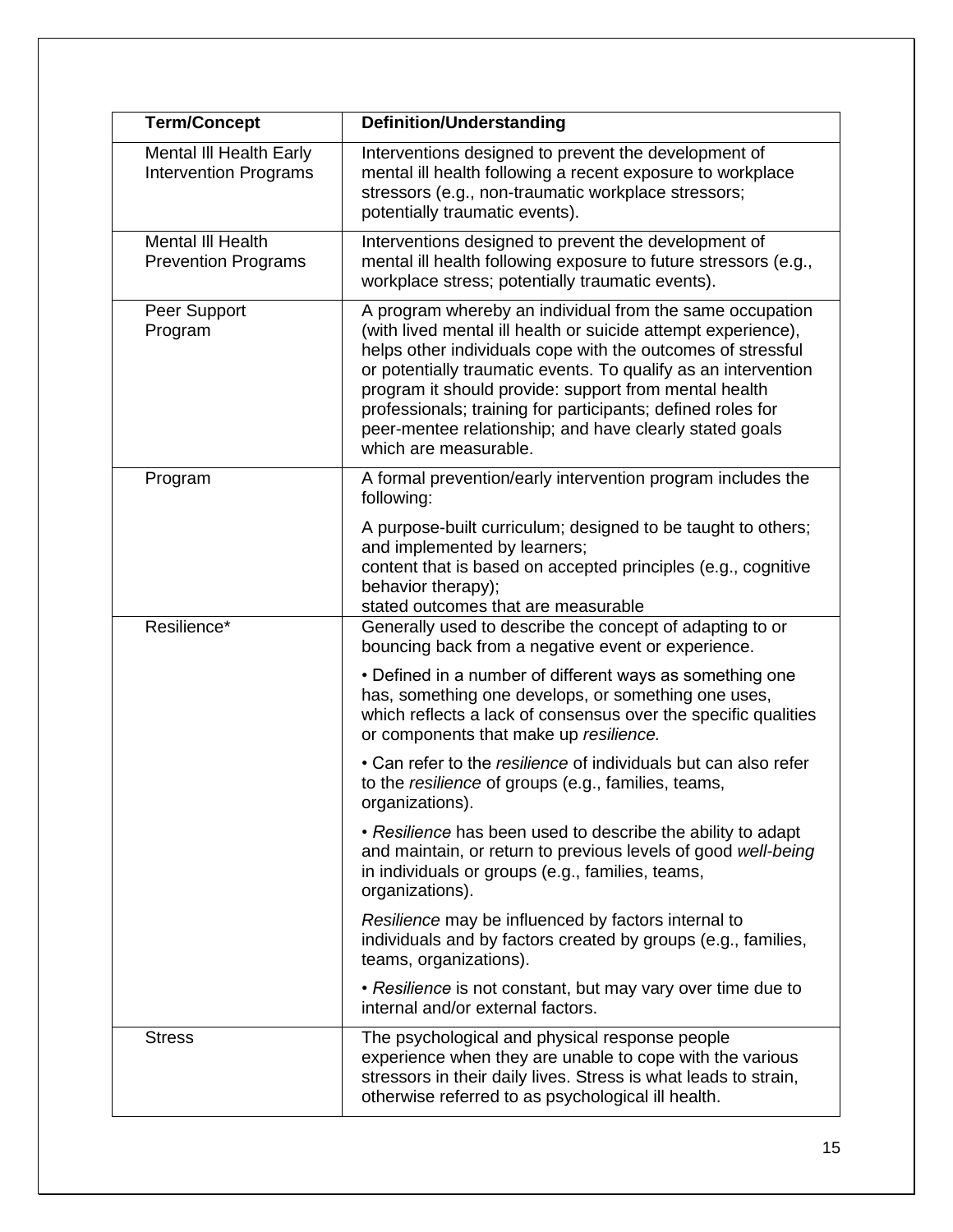| <b>Term/Concept</b>                                                    | <b>Definition/Understanding</b>                                                                                                                                                                                                                                                                                                                                                                                                                                                                                                                                                         |
|------------------------------------------------------------------------|-----------------------------------------------------------------------------------------------------------------------------------------------------------------------------------------------------------------------------------------------------------------------------------------------------------------------------------------------------------------------------------------------------------------------------------------------------------------------------------------------------------------------------------------------------------------------------------------|
| Stress/Stressor/Stressful<br>Event*                                    | Stress means the way a person feels or looks when they<br>are affected by a stressor.                                                                                                                                                                                                                                                                                                                                                                                                                                                                                                   |
|                                                                        | • Stress is a common experience and some stress can be a<br>good thing if the stress leads to growth and adaptation;<br>however, stress can result in psychological trauma.                                                                                                                                                                                                                                                                                                                                                                                                             |
|                                                                        | • A stressor is something that puts pressure on a person<br>physically or mentally.                                                                                                                                                                                                                                                                                                                                                                                                                                                                                                     |
|                                                                        | • A person experiencing a stressful event is being impacted<br>by one or more stressors that are causing them to<br>experience stress. If the experience is severe enough,<br>stress may result in a psychological trauma that can lead to<br>a mental health condition, such as Posttraumatic Stress<br>Disorder.                                                                                                                                                                                                                                                                      |
|                                                                        | • Confusingly, the word stress often is used<br>interchangeably, sometimes mistakenly, when people are<br>referring to traumatic stress, psychological trauma, a mental<br>health condition, or a mental disorder associated with<br>experiencing a stressful event.                                                                                                                                                                                                                                                                                                                    |
|                                                                        | • Stress, stressor, and stressful event, are often used<br>interchangeably to refer to a potentially psychologically<br>traumatic event or an adverse childhood experience.                                                                                                                                                                                                                                                                                                                                                                                                             |
| <b>Suicide Postvention</b><br>Programs                                 | Programs aimed at reducing the future suicide risk of<br>anyone (e.g., first responders, family members) exposed to<br>a suicide of another person. They are early intervention<br>programs because they occur after exposure to a traumatic<br>event (i.e., someone's suicide).                                                                                                                                                                                                                                                                                                        |
| <b>Suicide Prevention</b><br>Programs                                  | Programs aimed at identifying at-risk individuals and getting<br>them help to avoid suicide (e.g., may include reductions in<br>suicidal thoughts, suicide attempts, or completed suicide).                                                                                                                                                                                                                                                                                                                                                                                             |
| Trauma – American<br><b>Psychology Association</b><br>(APA) definition | The APA defines traumas as: "exposure to actual or<br>threatened death, serious injury, or sexual violence" through<br>"directly experiencing the event(s), witnessing, in person,<br>the event(s) as it occurs to others, learning that the<br>traumatic event(s) occurred to a close family member or<br>close friend [or] experiencing repeated extreme exposure<br>to aversive details of the traumatic event(s) (e.g., first<br>responders collecting human remains; police officers<br>repeatedly exposed to details of child abuse)" ref.DSM-V,<br>p.20, Movember Scoping Review |
| Trauma/Traumatic<br>Injury *                                           | Currently not a <i>diagnosis</i> in the DSM or ICD.                                                                                                                                                                                                                                                                                                                                                                                                                                                                                                                                     |
|                                                                        | • "Trauma" is something that causes physical, emotional,<br>spiritual, or psychological harm. In the mental health<br>context, trauma is a person's own experience during an                                                                                                                                                                                                                                                                                                                                                                                                            |